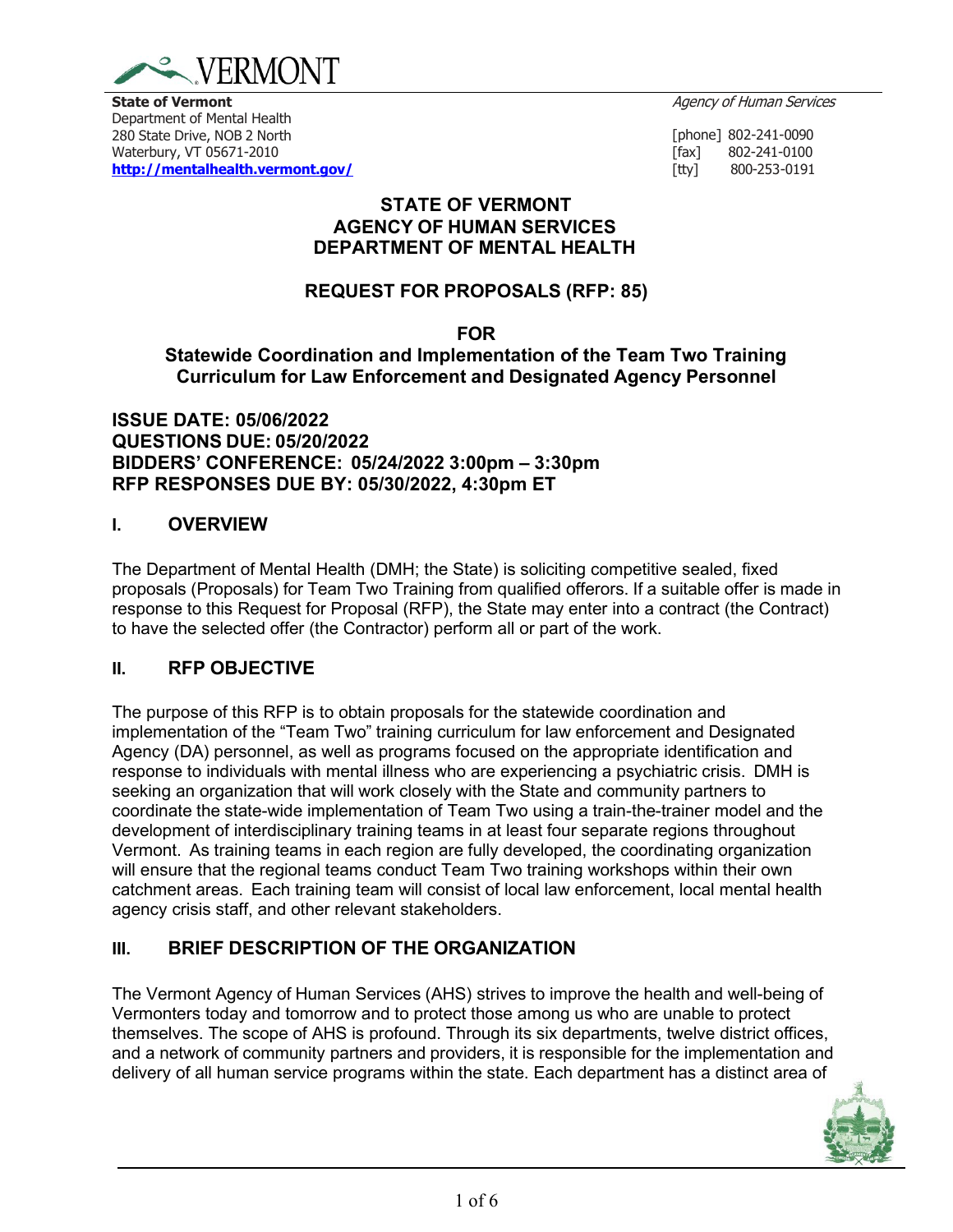

**State of Vermont Agency of Human Services Agency of Human Services** Department of Mental Health 280 State Drive, NOB 2 North Waterbury, VT 05671-2010 **<http://mentalhealth.vermont.gov/>**

[phone] 802-241-0090<br>[fax] 802-241-0100 [fax] 802-241-0100<br>[tty] 800-253-0191 [tty] 800-253-0191

focus and responsibility and contributes to the creation and sustenance of an entire system of human service supports. The Department of Mental Health (DMH) resides under the Agency of Human Services and has the same critical mission in mind: to improve the conditions and wellbeing of Vermonters and protect those who cannot protect themselves. DMH continues to focus on its vision for self-determination, empowerment, recovery, and resiliency. This means being responsive to the needs of Vermonters and their families, as well as continuing to challenge ourselves to try to change society's culture, philosophy, and values, while working to fully embrace the concepts of recovery and resiliency. By improving our effectiveness and coordination of programs and services around the State, we will help Vermonters meet their needs.

## **IV. SCOPE OF SERVICES REQUESTED**

### *A. Population overview and additional information*

- 1. General target population for services
	- a) Law enforcement
	- b) Law enforcement dispatch
	- c) Designated Agency's Emergency Service workers

## *B. Scope of Services*

- 1. Development and delivery of a statewide annual "Team Two" training schedule and provide a minimum of 10 training sessions during the contract period, including targeted training for dispatchers.
- 2. Develop, implement, and analyze the results of a survey of the effectiveness of the training materials and training that is provided.
- 3. Provide a lead coordinator or trainer (Coordinator) for both the train-the-trainer sessions and the subsequent regional rollouts with trainers. Coordinator must have a good working knowledge of Title 18 [\(18 V.S.A. § 7101\)](https://legislature.vermont.gov/statutes/section/18/171/07101) and familiarity with the many parties involved in implementing the law.
- 4. Develop a guideline for individuals to self-identify as trainers and will consistently assess the readiness of trainers to determine if additional train-the-trainer sessions are necessary. Team Two training sessions will include both law enforcement and mental health crisis teams, in each region, to model the working relationship throughout the day.
- 5. Review all materials and roles with trainers at a planning and preparation session prior to training.
- 6. Be responsible for curriculum preparation and provision of educational handouts for

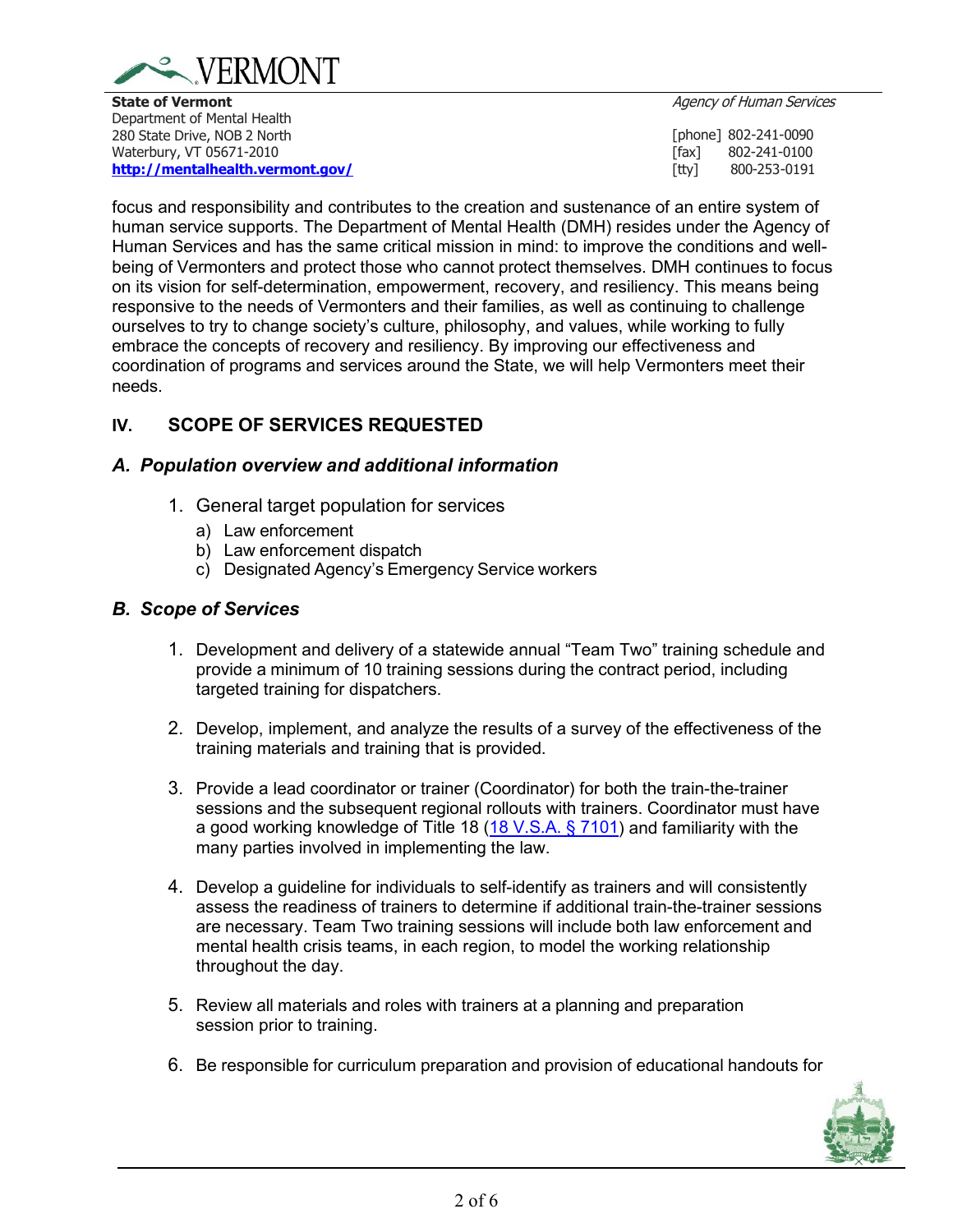

Department of Mental Health 280 State Drive, NOB 2 North Waterbury, VT 05671-2010 **<http://mentalhealth.vermont.gov/>** the day.

[phone] 802-241-0090<br>[fax] 802-241-0100 [fax] 802-241-0100<br>[tty] 800-253-0191 [tty] 800-253-0191

- 7. Aid trainers regarding organizing an inter-disciplinary panel and formatting their presentation on regional resources.
- 8. Collaborate with the Vermont Criminal Justice Training Council to promote the prerequisite training.
- 9. Identify and develop Team Two leaders within all police departments, across all work shifts. The coordinator will identify leaders within police departments to model responses and train others within the department.
- 10. Team Two trainings should allow and encourage attendance of law enforcement officers, crisis clinicians, dispatchers and emergency department personnel being the primary invitees, when space is available others invited will be state's attorneys, emergency medical services (EMS), advocates, family members, peers, and judges. This is not intended to be an all-inclusive list and other appropriate parties should be invited to participate as well.
- 11.Maintain a Team Two Steering Committee that oversees, monitors, and reviews evaluations of the training efforts. This group will have representatives from Vermont State Police, local and city police, the Department of Mental Health, designated and specialized service agencies, family members, the Vermont Association of Hospitals and Health Systems, the Department of Disabilities, Aging, and Independent Living, advocates, the Vermont Criminal Justice Council, a representative member of the committee that oversees Act 80 mental health law enforcement training, and the Department of Health's Division of Alcohol and Drug Abuse Programs.
- 12.Work with the Team Two Steering Committee to develop recommendations for improving the access, coordination, and efficient implementation of the various mental health law enforcement training that is currently being offered in the state (e.g., Act 80 training, Team Two, Mental Health First Aid).

## **V. PROPOSAL EVALUATION**

## *A. Process Overview*

Proposals submitted to DMH for this solicitation will be reviewed by a scoring committee selected by the Department. The individuals selected to serve on the scoring committee will be selected based on their programmatic expertise and experience with the target population so that they can provide substantive input on the submitted proposals.

Vendors who do not meet the following criteria will be excluded from consideration.

## *B. Evaluation Scoring*

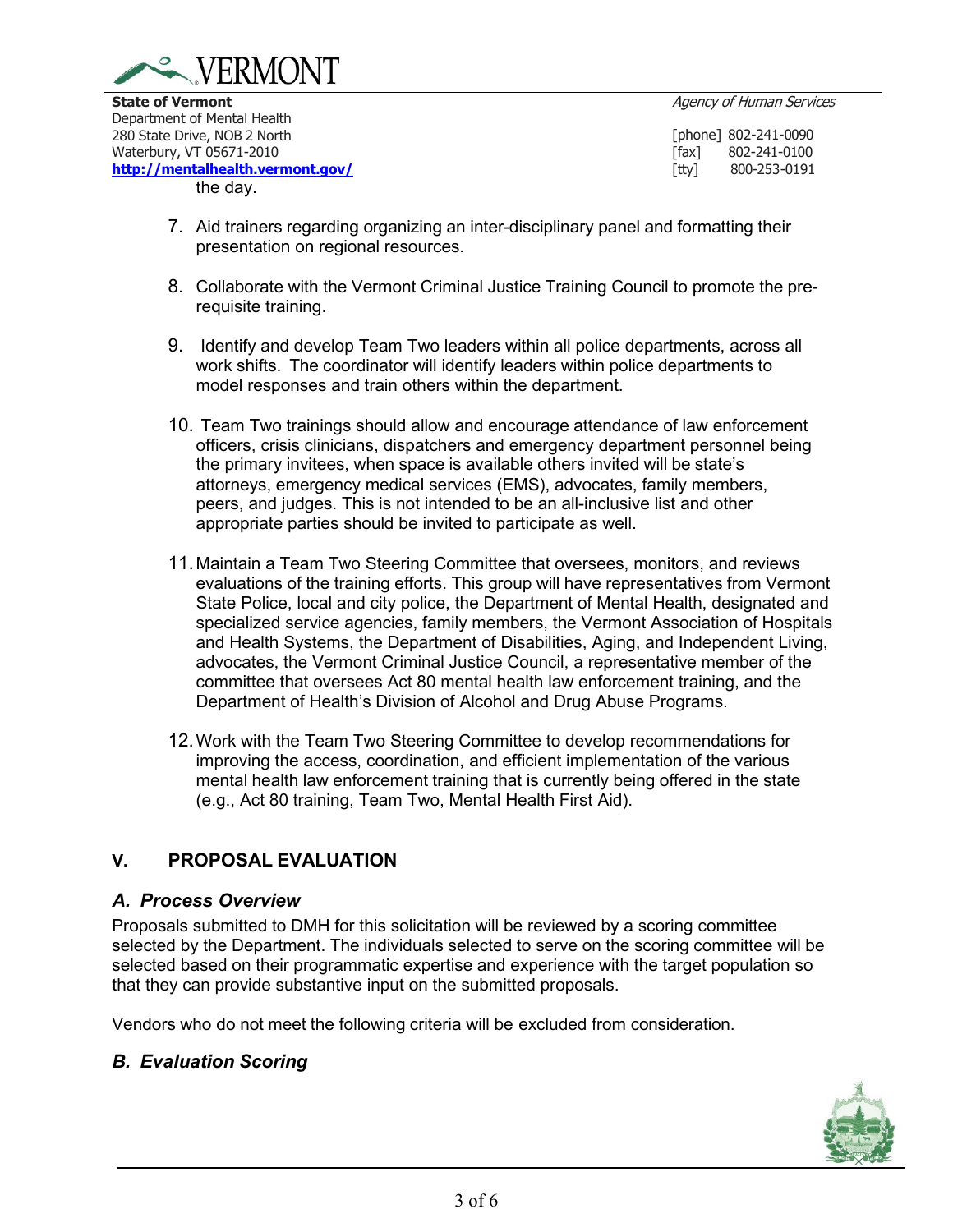

[tty] 800-253-0191

[phone] 802-241-0090<br>[fax] 802-241-0100

Department of Mental Health 280 State Drive, NOB 2 North Waterbury, VT 05671-2010

**<http://mentalhealth.vermont.gov/>**

[fax] 802-241-0100<br>[tty] 800-253-0191 The State will use a scoring scale of 60 total points, with a maximum of 40 points awarded based on the Technical Proposal and a maximum of 20 points awarded based on the Cost Proposal. Points are divided into categories set forth below.

| <b>Technical Proposal</b>        |    |
|----------------------------------|----|
| <b>Experience/Qualifications</b> | 20 |
| <b>RFP Requirements</b>          | 20 |
| <b>Budgets</b>                   | 20 |
| <b>Total Points</b>              |    |

### **VI. FINANCE**

### *A. Financial Standards*

The Department anticipates using Federal funds for the resulting contract(s). The Department may choose to modify the source of funding contingent upon the availability of funds at the time of award. Any selected Vendor will be subject to the requirements in the Catalog of Federal Domestic Assistance CFDA#93.778, U.S. Department of Health and Human Services, Centers for Medicare and Medicaid.

## **VII. REQUIREMENTS FOR SUBMISSION**

### *A. Proposal Format*

Use standard 8.5" X 11" page size. Documents must be single-spaced and use not less than a twelve-point font. Pages must be numbered. The proposal should be comprehensive, yet concise. The proposal must follow the sequence of information requested in the "Bid Requirements" section below. State your organization's name on each page of your program proposal/bid and on any other information you are submitting.

- 1. A brief description of the organization which includes its history, organization structure and size, and qualifications to provide the required services.
- 2. A statement and discussion of the Proposer's analysis of the RFP requirements. This should include:
	- a) How the staff and services needed will be provided
	- b) Statement and discussion of anticipated major difficulties and problem areas (if any), together with potential or recommended approaches to their solution.
- 3. Acknowledgement of agreement with customary State and Agency terms and conditions contained in Attachments C-F.

## *B. Cover Letter*

Please provide an introduction to your company and proposal via a cover letter. All bids submitted to the State are considered public records. Please note in your cover letter if any information in your proposal is considered proprietary and confidential.

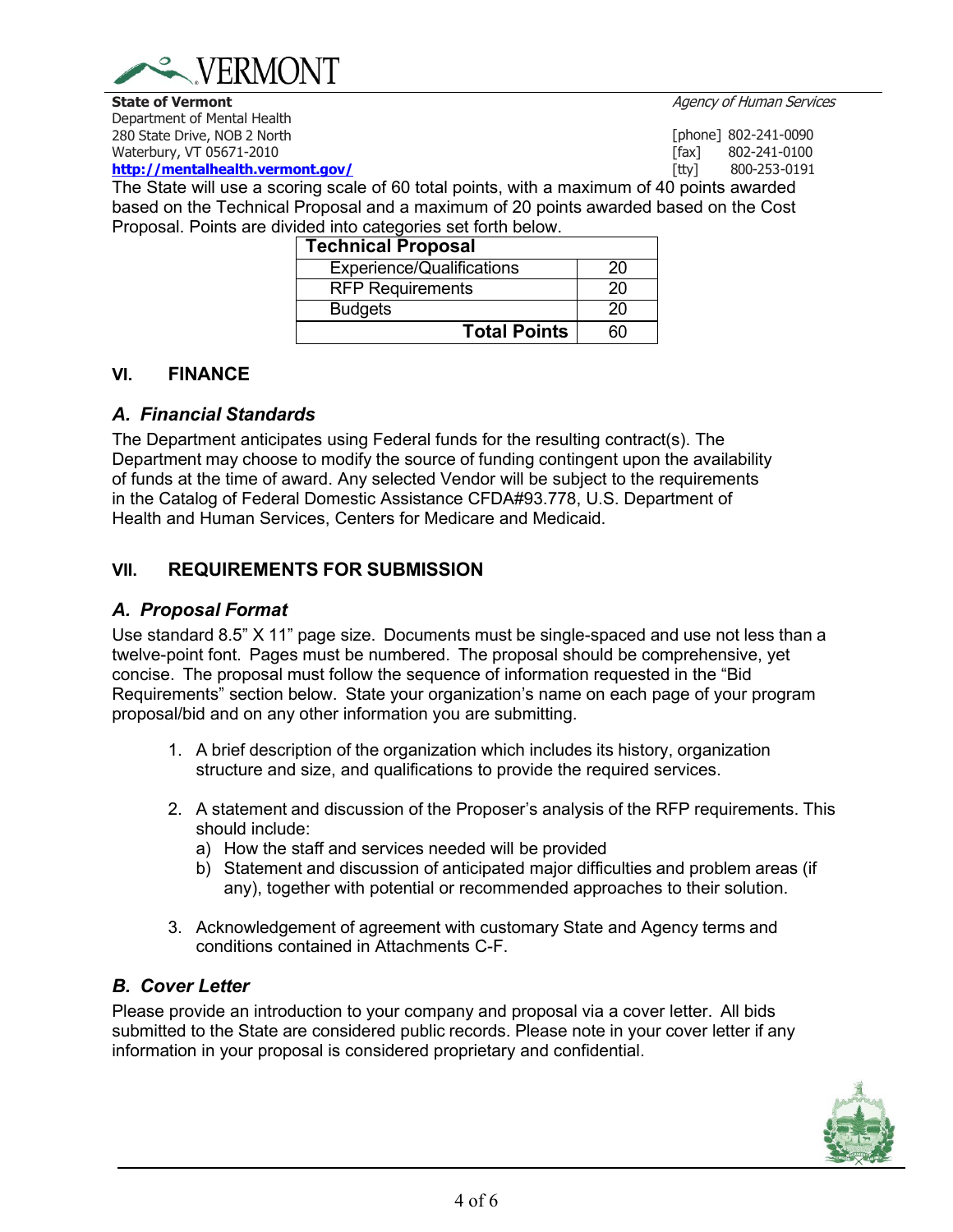

Department of Mental Health 280 State Drive, NOB 2 North Waterbury, VT 05671-2010

#### **<http://mentalhealth.vermont.gov/>**

[phone] 802-241-0090<br>[fax] 802-241-0100 [fax] 802-241-0100<br>[tty] 800-253-0191 [tty] 800-253-0191

- 1. **Confidentiality:** To the extent your bid contains information you consider to be proprietary and confidential, you must comply with the following requirements concerning the contents of your cover letter and the submission of a redacted copy of your bid (or affected portions thereof).
- 2. The successful response will become part of the contract file and will be a matter of public record, as will all other responses received. If the response includes material that is considered by the bidder to be proprietary and confidential under the State's Public Records Act, 1 V.S.A. § 315 et seq., the bidder shall submit a cover letter that clearly identifies each page or section of the response that it believes is proprietary and confidential. The bidder shall also provide in their cover letter a written explanation *for each marked section* explaining why such material should be considered exempt from public disclosure in the event of a public records request, pursuant to 1 V.S.A. § 317(c), including the prospective harm to the competitive position of the bidder if the identified material were to be released. Additionally, the bidder must include a redacted copy of its response for portions that are considered proprietary and confidential. Redactions must be limited so that the reviewer may understand the nature of the information being withheld. It is typically inappropriate to redact entire pages, or to redact the titles/captions of tables and figures. Under no circumstances can the entire response be marked confidential, and the State reserves the right to disqualify responses so marked.

## **VIII. QUESTION AND ANSWER PERIOD**

Any vendor requiring clarification of any section of this RFP or wishing to comment or take exception to any requirements of the RFP must submit specific questions in writing no later than the deadline for questions indicated on the first page of this RFP. Questions may be emailed to: **[Samantha.Sweet@vermont.gov](mailto:Samantha.Sweet@vermont.gov?subject=RFP%2085)**, the point of contact. Any comments, questions, or exceptions not raised in writing on or before the last day of the question period are waived.

## **IX. BIDDERS' CONFERENCE**

A non-mandatory, virtual bidders' conference will be hosted as a Teams Meeting. The conference will be held on May 24, 2022. The meeting information is list below. Please contact **[Samantha.Sweet@vermont.gov](mailto:Samantha.Sweet@vermont.gov?subject=RFP%2085)** with questions.

## **Microsoft Teams meeting:**

Join on your computer or mobile app -**[Click here](https://teams.microsoft.com/l/meetup-join/19%3ameeting_MzRjZTdiZjYtMTUzNy00OTIwLWE2MTktOThkYzZmYjJkN2Uw%40thread.v2/0?context=%7b%22Tid%22%3a%2220b4933b-baad-433c-9c02-70edcc7559c6%22%2c%22Oid%22%3a%22f8f01e22-34bd-4080-a04b-cca5526d317a%22%7d) to join the meeting** Or call in (audio only) – (802) 552-8456; Phone Conference ID: 544 544 54#

## **X. DELIVERY OF PROPOSALS**